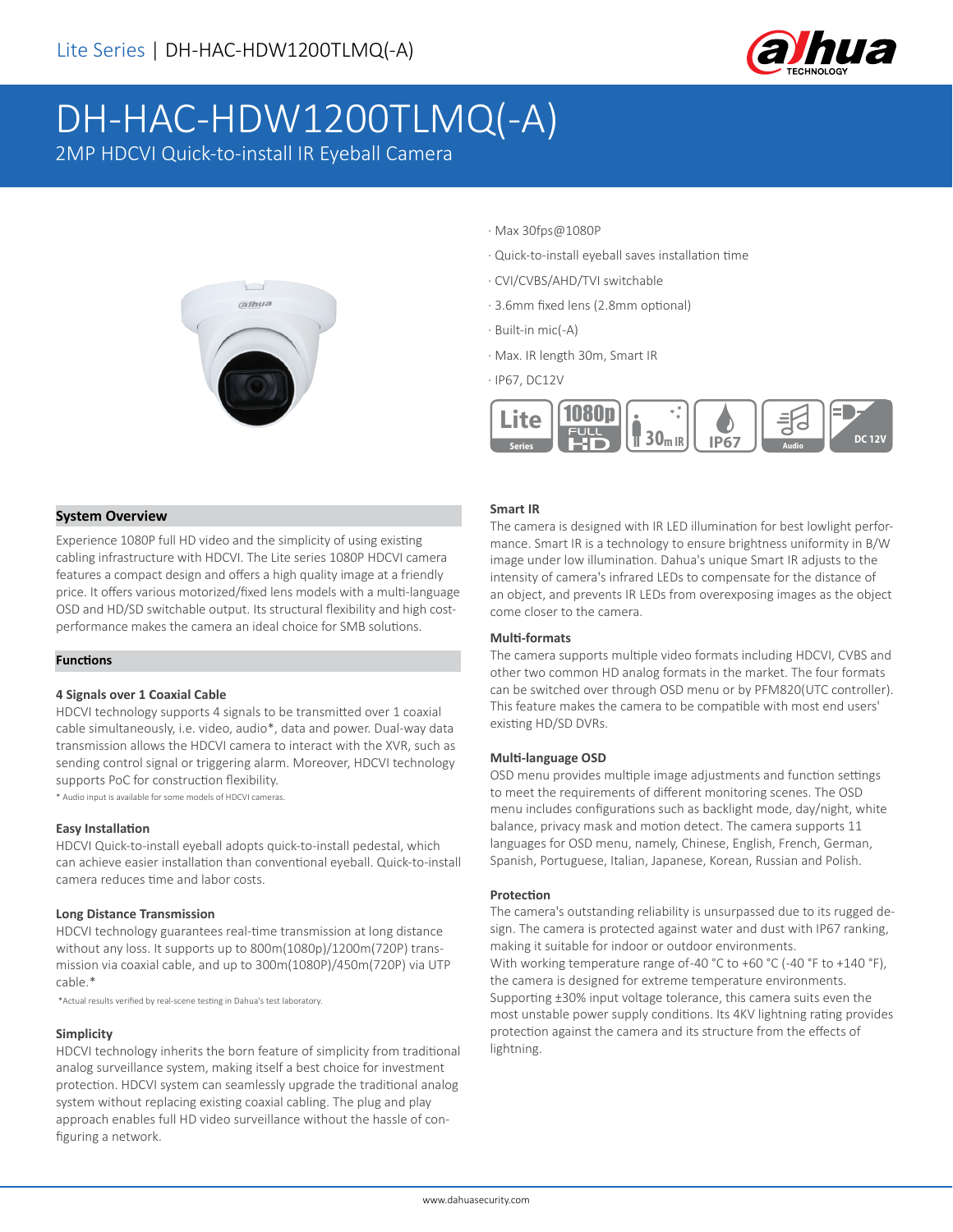# Lite Series | DH-HAC-HDW1200TLMQ(-A)

| <b>Technical Specification</b> |                                                                                                                                   |  |  |  |  |
|--------------------------------|-----------------------------------------------------------------------------------------------------------------------------------|--|--|--|--|
| Camera                         |                                                                                                                                   |  |  |  |  |
| Image Sensor                   | 1/2.7 inch CMOS                                                                                                                   |  |  |  |  |
| Max. Resolution                | 1920(H)×1080(V)                                                                                                                   |  |  |  |  |
| Pixel                          | 2MP                                                                                                                               |  |  |  |  |
| <b>Scanning System</b>         | Progressive                                                                                                                       |  |  |  |  |
| Electronic Shutter Speed       | PAL: 1/25s-1/100000s<br>NTSC: 1/30s-1/100000s                                                                                     |  |  |  |  |
| S/N Ratio                      | >65dB                                                                                                                             |  |  |  |  |
| Min. Illumination              | 0.02Lux/F1.9, 30IRE, OLux IR on                                                                                                   |  |  |  |  |
| <b>Illumination Distance</b>   | 30 m (98.4 ft)                                                                                                                    |  |  |  |  |
| Illuminator On/Off Control     | Auto; manual                                                                                                                      |  |  |  |  |
| <b>Illuminator Number</b>      | $\mathbf{1}$                                                                                                                      |  |  |  |  |
| Pan/Tilt/Rotation Range        | Pan: 0°-360°<br>Tilt: 0°-78°<br>Rotation: 0°-360°                                                                                 |  |  |  |  |
| Lens                           |                                                                                                                                   |  |  |  |  |
| Lens Type                      | Fixed-focal                                                                                                                       |  |  |  |  |
| Mount Type                     | M12                                                                                                                               |  |  |  |  |
| Focal Length                   | 2.8 mm; 3.6 mm                                                                                                                    |  |  |  |  |
| Max. Aperture                  | F1.9                                                                                                                              |  |  |  |  |
| Field of View                  | 2.8 mm: 119° x 101° x 54°<br>(diagonal x horizontal x vertical)<br>3.6 mm: 100° x 84° x 45°<br>(diagonal x horizontal x vertical) |  |  |  |  |
| Iris Type                      | <b>Fixed iris</b>                                                                                                                 |  |  |  |  |

Close Focus Distance 2.8 mm: 0.5 m (1.7 ft) 3.6 mm: 0.8 m (2.6 ft)

2.8 mm  $\frac{38.6 \text{ m}}{(126.6 \text{ m})}$ 

 $3.6 \text{ mm}$  49.7 m

(126.6 ft)

(163.1 ft)

| Gain Control                 | Auto; manual                                                                                                                                                                                                                 |
|------------------------------|------------------------------------------------------------------------------------------------------------------------------------------------------------------------------------------------------------------------------|
| Noise Reduction              | 2D <sub>NR</sub>                                                                                                                                                                                                             |
| Smart IR                     | Yes                                                                                                                                                                                                                          |
| <b>Electronic Defog</b>      | Yes                                                                                                                                                                                                                          |
| Mirror                       | Off/On                                                                                                                                                                                                                       |
| Privacy Masking              | Off/On (8 area, rectangle)                                                                                                                                                                                                   |
| Certifications               |                                                                                                                                                                                                                              |
| Certifications               | CE (EN55032:2015, EN 61000-3-2:2014, EN 61000-<br>3-3:2013, EN55024:2010+A1:2015, EN 55035:2017,<br>EN50130-4:2011+A1:2014)<br>FCC (CFR 47 FCC Part 15 subpartB, ANSI C63.4-2014)<br>UL (UL60950-1+CAN/CSA C22.2 No.60950-1) |
| Port                         |                                                                                                                                                                                                                              |
| Audio Output                 | One channel built-in mic (-A)                                                                                                                                                                                                |
| Video Output                 | Video output choices of CVI/TVI/AHD/CVBS by one<br><b>BNC</b> port                                                                                                                                                           |
| Power                        |                                                                                                                                                                                                                              |
| Power Supply                 | 12V ±30% DC                                                                                                                                                                                                                  |
| Power Consumption            | Max 2.9W (12V DC, IR on)                                                                                                                                                                                                     |
| Environment                  |                                                                                                                                                                                                                              |
| <b>Operating Temperature</b> | -40°C to +60°C (-40°F to 140°F); <95% (non-<br>condensation)                                                                                                                                                                 |
| Storage Temperature          | -40°C to +60°C (-40°F to 140°F); <95% (non-<br>condensation)                                                                                                                                                                 |
| Protection Grade             | <b>IP67</b>                                                                                                                                                                                                                  |
| Structure                    |                                                                                                                                                                                                                              |
| Casing                       | Metal dome+metal cover+plastic decorative ring                                                                                                                                                                               |
| Camera Dimensions            | $\phi$ 109.9 mm × 88.1 mm ( $\phi$ 4.33" × 3.47")                                                                                                                                                                            |
| Net Weight                   | 0.33 Kg (0.73 lb)                                                                                                                                                                                                            |
| Gross Weight                 | 0.44 Kg (0.97 lb)                                                                                                                                                                                                            |

Video

DORI Distance

| Frame Rate    | CVI: 1080P@25/30fps; 720P@25/30fps;<br>720P@50/60fps;<br>AHD: 1080P@25/30fps; 720P@25/30fps;<br>TVI: 1080P@25/30fps; 720P@25/30fps;<br>720P@50/60fps;<br><b>CVBS: 960H</b> |
|---------------|----------------------------------------------------------------------------------------------------------------------------------------------------------------------------|
| Resolution    | 1080P (1920×1080); 720P (1280×720); 960H (960×<br>576/960×480)                                                                                                             |
| Day/Night     | Auto switch by ICR                                                                                                                                                         |
| BIC           | BLC/HLC/DWDR                                                                                                                                                               |
| <b>WDR</b>    | <b>DWDR</b>                                                                                                                                                                |
| White Balance | Auto; manual                                                                                                                                                               |

Lens Detect Observe Recognize Identify

15.4 m (50.5 ft)

19.9 m (65.3 ft) 7.7 m (25.3 ft)

9.9 m (32.5 ft) 3.9 m (12.8 ft)

5 m (16.4 ft)